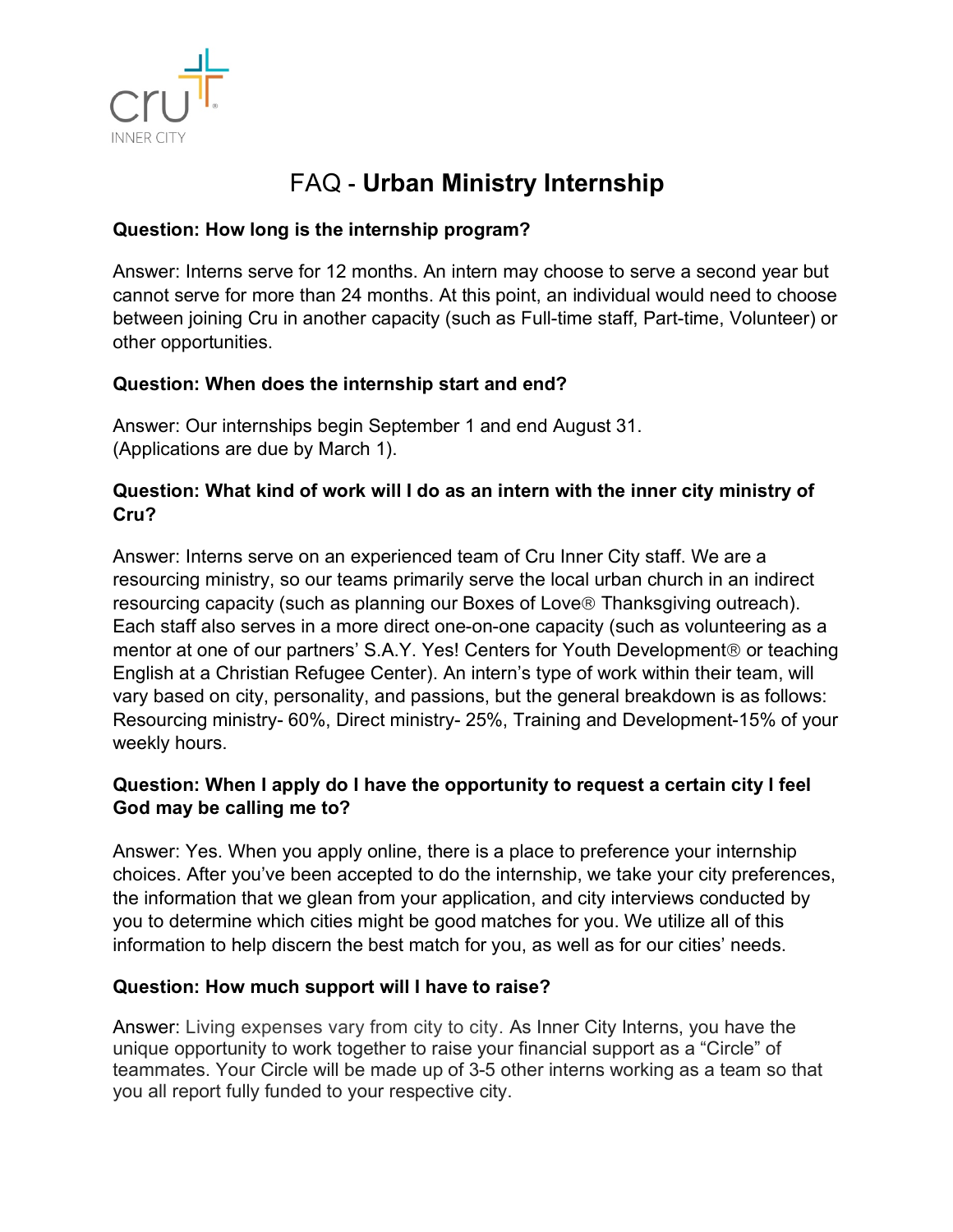## **Question: Will I get any training in how to raise my support?**

Answer: Our interns attend a required Intern Kick-off Weekend conference in mid-April or early May that orients them to the process of raising support. After attending the conference, you have the tools needed to begin raising your support and have the next 3-4 months to raise it.

#### **Question: What does a schedule for raising support look like?**

Answer: During the month of May - August you will be expected to give a steady 30-40 hours each week for support raising. If you have a class or internship required for graduation or if you need to work, then you will need to consider strongly whether you are able to dedicate the necessary time to fund raising. Please contact us to discuss the specifics of your situation.

## **Question: Can I find out more information about specific cities where I might intern?**

Answer: Yes. On our website, you can click onto the cities you're interested in to find more information. (https://www.cru.org/communities/innercity/cities.html)

## **Question: How do I apply?**

Answer: All applications are submitted online at **https://apply.cru.org**. When prompted to designate preferred ministry, select Cru Inner City.

## **Question: When is the deadline to apply for an internship that will start next September?**

Answer: **March 1** is the deadline for receiving your completed application, including completed references.

## **Question: What are the qualifications for serving as a Cru Staff?**

Answer: We have a list of qualifications for potential Cru staff that include God's leading, a walk with God, spiritual maturity, moral conduct, character, emotional maturity, effectiveness of witness and others. Learn more at: http://www.cru.org/opportunities/careers/supported-staff/qualifications/

## **Question: My parents have a lot of questions; do you have any resources for them?**

Answer: Many parents have concerns about the future career with Cru that their son or daughter might be considering. We hope to answer some of your questions and give you a clearer picture of who we are and what we do.